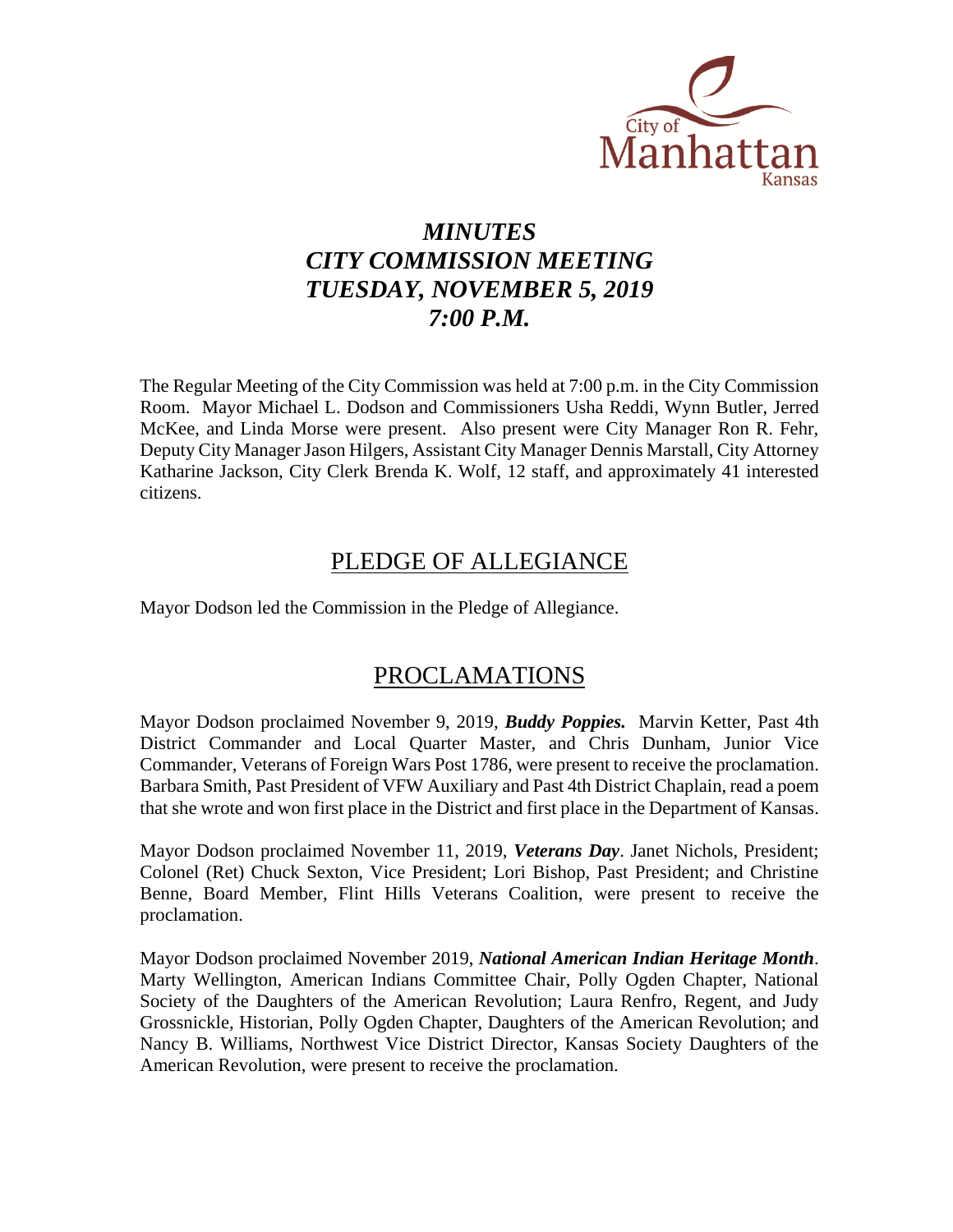### PUBLIC COMMENTS

Mayor Dodson opened the public comments and highlighted the process.

Brad Everett, Hilton Garden Inn, stated that Whoville was close to reaching its goal of \$120,000.00. He said they would be introducing new tunnel in front of Candlewood Inn and Suites and the lighting would be on Friday, November 29, 2019, at 7:00 p.m. He thanked the community for its support.

Judd Jones, 8801 Junietta Road, commented on the impact that Fort Riley has on the Manhattan community.

Hearing no other comments, Mayor Dodson closed the public comments.

### COMMISSIONER COMMENTS

Commissioner Wynn Butler commented on the overlook deck that was built on Bluemont Hill with no tax dollars. He stated that he appreciated the effort of the Kiwanis.

Commissioner Reddi welcomed new City Clerk Brenda Wolf.

City Manager Ron Fehr provided an update on the North Manhattan Avenue, Phase 3A, Street improvement project (ST1719); the Juliette Avenue, from Osage Street to Poyntz Avenue, Phase 3A (ST1801) brick rehabilitation project; the Kimball Avenue widening, from Hudson Avenue to Vanesta Drive (ST1715); Tuttle Creek Boulevard and Kimball Avenue Intersection (ST1716); and the sinkhole at Bluemont Avenue and Hayes Drive (SS1920). He stated that the  $17<sup>th</sup>$  Street, from Houston to Pierre Street, Sanitary Sewer improvement project was done and street opened on Monday, November 4, 2019.

### CONSENT AGENDA

(\* denotes those items discussed)

#### **MINUTES**

The Commission approved the minutes of the Regular City Commission Meeting held Tuesday, October 15, 2019.

#### **CLAIMS REGISTER NO. 2924**

The Commission approved Claims Register No. 2924 authorizing and approving the payment of claims from October 9, 2019 – October 29, 2019, in the amount of \$3,663,474.63.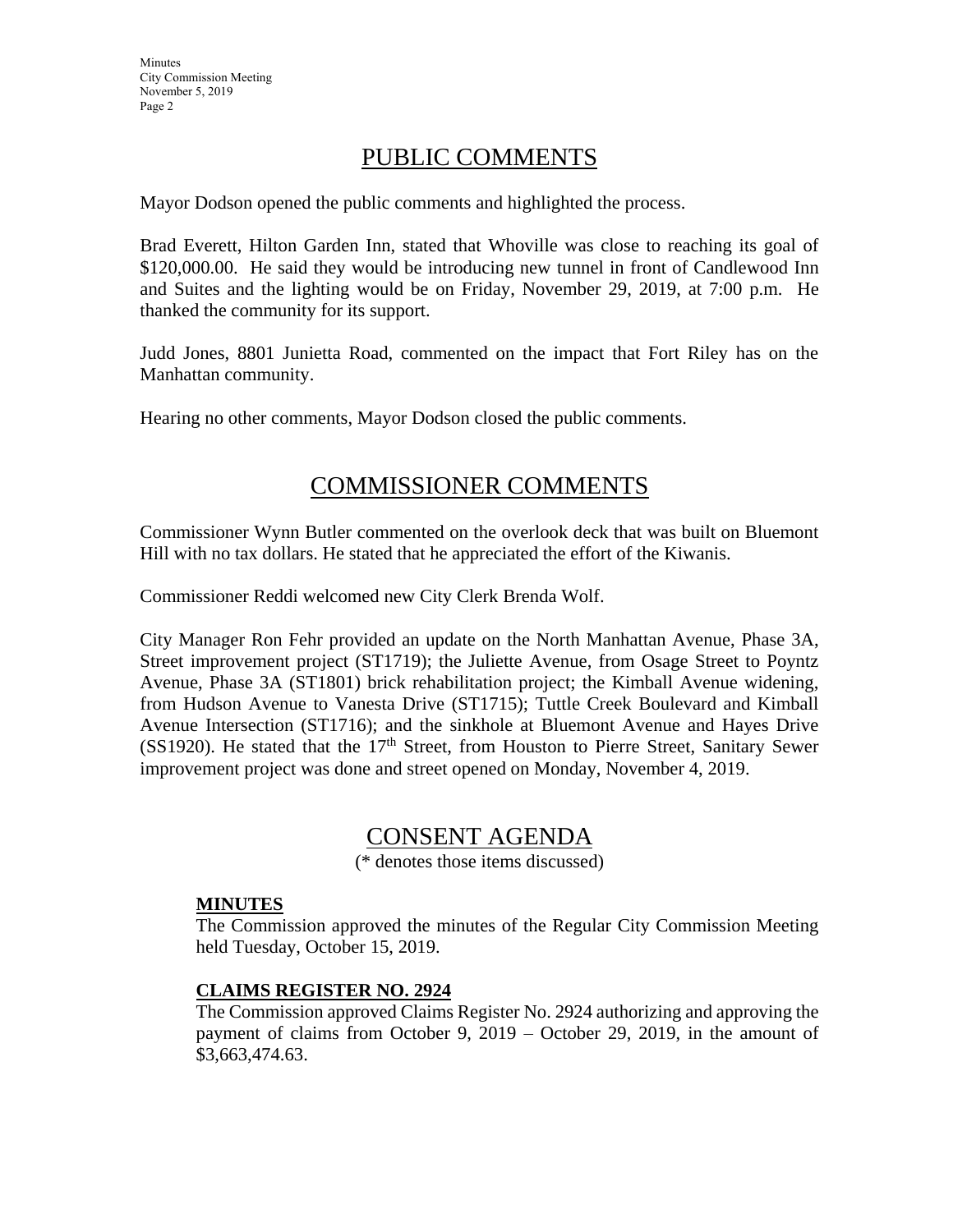**Minutes** City Commission Meeting November 5, 2019 Page 3

### CONSENT AGENDA (*CONTINUED*)

#### **LICENSES**

The Commission approved a Merchant Guard Agency License for calendar years  $2019$  and  $2020$  for American Guard Services, Inc., 1125 West  $190<sup>th</sup>$  Street, Los Angeles, California; and a Tree Maintenance License for calendar year 2019 for Two Big Feet Tree Pruning & Removal, 1734 Kings Road, Manhattan, Kansas.

#### **FINAL PLAT – K-STATE RESEARCH PARK, UNIT FOUR**

The Commission accepted the easements and rights-of-way, as shown on the Final Plat of the K-State Research Park, Unit Four, generally located on the west side of North Manhattan Avenue at its intersection with Baker's Way, based on conformance with the Manhattan Urban Area Subdivision Regulations and approval by the Manhattan Urban Area Planning Board.

#### **ORDINANCE NO. 7458 – LEVY 2020 SERVICE FEES – AGGIEVILLE BUSINESS IMPROVEMENT DISTRICT**

The Commission approved Ordinance No. 7458 levying business improvement service fees for 2020 on businesses located within the Aggieville Business Improvement District.

#### **ORDINANCE NO. 7459 – LEVY 2020 SERVICE FEES – DOWNTOWN BUSINESS IMPROVEMENT DISTRICT**

The Commission approved Ordinance No. 7459 levying business improvement service fees for 2020 on businesses located within the Downtown Business Improvement District.

#### **\* ORDINANCE NO. 7460 – AMEND – PUBLIC NUDITY**

The Commission approved Ordinance No. 7460 amending Sections 22-60 and 22-61 of the Code of Ordinances relating to nudity in a public place.

#### **FIRST READING – CREATE PERMIT PROCESS – WORK IN CITY RIGHT-OF-WAY**

The Commission approved first reading of an Ordinance amending various sections of the Code of Ordinances of the City of Manhattan, creating a registration and permit process for facilities work impacting vehicular or pedestrian traffic or requiring excavation of the city rights-of-way, effective October 1, 2020.

#### **FIRST READING - AMEND - NO PARKING 8:00 A.M. - 4:30 P.M. ANY DAY SCHOOL IS IN SESSION**

The Commission approved first reading of an ordinance amending Section 31-53 of the Code of Ordinances adding No Parking from 8:00 a.m. – 4:30 p.m. Any Day School is in Session zone along Goodnow Avenue;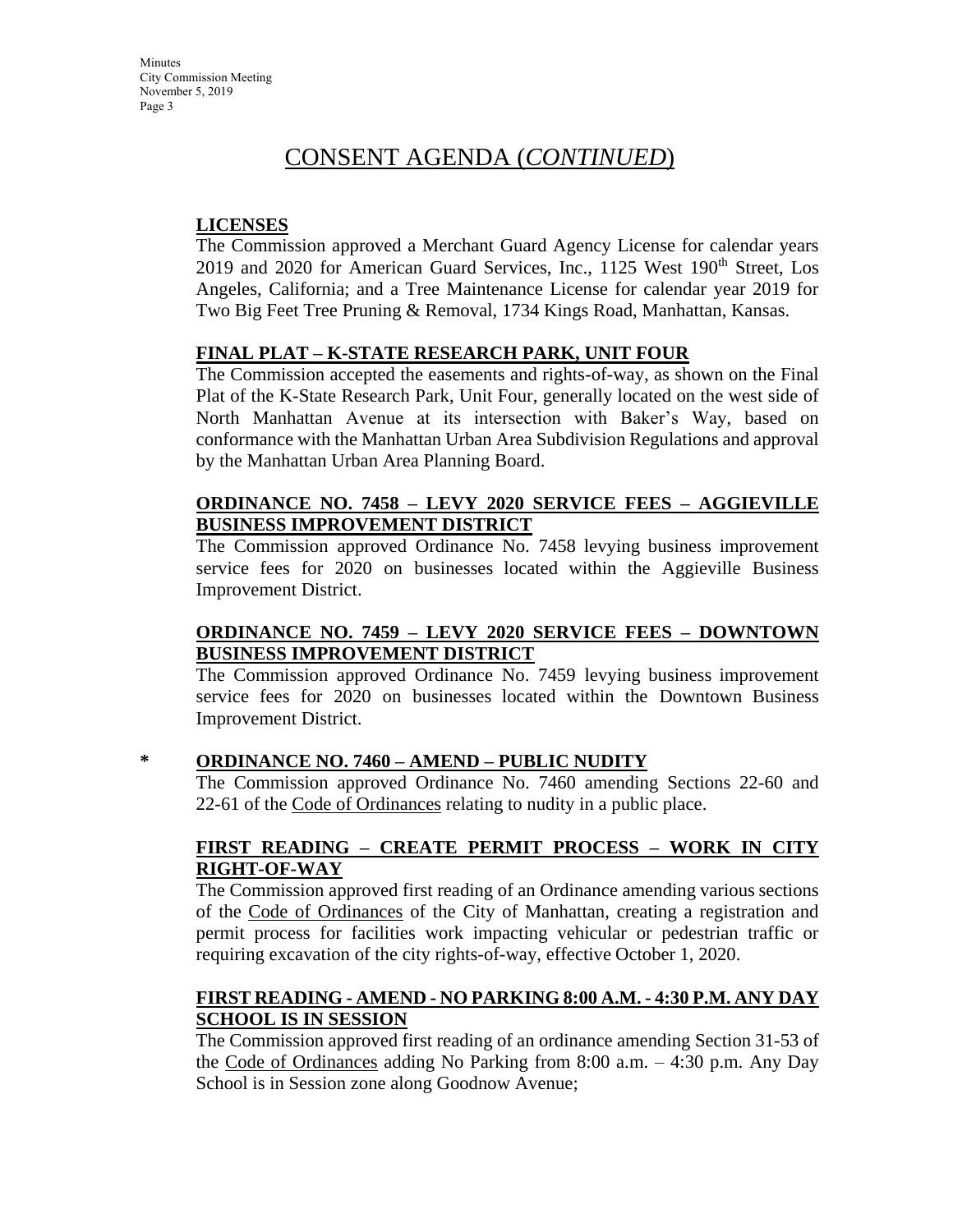#### **\* FIRST READING – AMEND – NO PARKING AT ANY TIME**

The Commission approved first reading of an ordinance amending Section 31-54 adding "No Parking At Any Time" zones along portions of Quivera Circle, Research Park Circle, and Research Drive.

#### **FIRST READING – AMEND – YELLOW PARKING PERMIT ZONE**

The Commission approved first reading of an ordinance amending Section 31-129 by adding No Parking from 2 a.m. – 9 a.m. to the Yellow Zone along both sides of Grandview Terrace from its intersection with Grandview Drive.

#### **RESOLUTION NO. 110519-A – AUTHORITY TO EXECUTE – NOTICE OF POTENTIAL NOISE IMPACTS FROM FORT RILEY**

Item was pulled at the request of City Administration.

#### **RESOLUTION NO. 110519-B – AMEND – PARKS AND RECREATION FEES**

The Commission approved Resolution No. 110519-B setting Ice Rink admission fees, skate rental fees, and Aquatics Season Pass fees.

#### **RESOLUTION NO. 110519-C – AMEND – FLINT HILLS DISCOVERY CENTER FEES**

The Commission approved Resolution No. 110519-C setting admission fees, program fees, and rental fees for the Flint Hills Discovery Center effective January 1, 2020.

#### **RESOLUTION NO. 110519-D – AMEND – SUNSET ZOO FEES**

The Commission approved Resolution No. 110519-D setting admission fees, program fees, and rental fees for the Sunset Zoo, effective January 1, 2020.

#### **RESOLUTION NO. 110519-E - PETITION - COLBERT HILLS, UNIT 5 - STREET IMPROVEMENTS (ST1907)**

The Commission found the Petition sufficient, and approved Resolution No. 110519-E finding the project advisable and authorizing construction for the Colbert Hills, Unit 5, Street (ST1907), Water (WA1917), Sanitary Sewer (SS1917) Improvements.

### **RESOLUTION NO. 110519-F - PETITION - COLBERT HILLS, UNIT 5 – WATER IMPROVEMENTS (WA1917)**

The Commission found the Petition sufficient, and approved Resolution No. 110519-F finding the project advisable and authorizing construction for the Colbert Hills, Unit 5, Street (ST1907), Water (WA1917), Sanitary Sewer (SS1917) Improvements.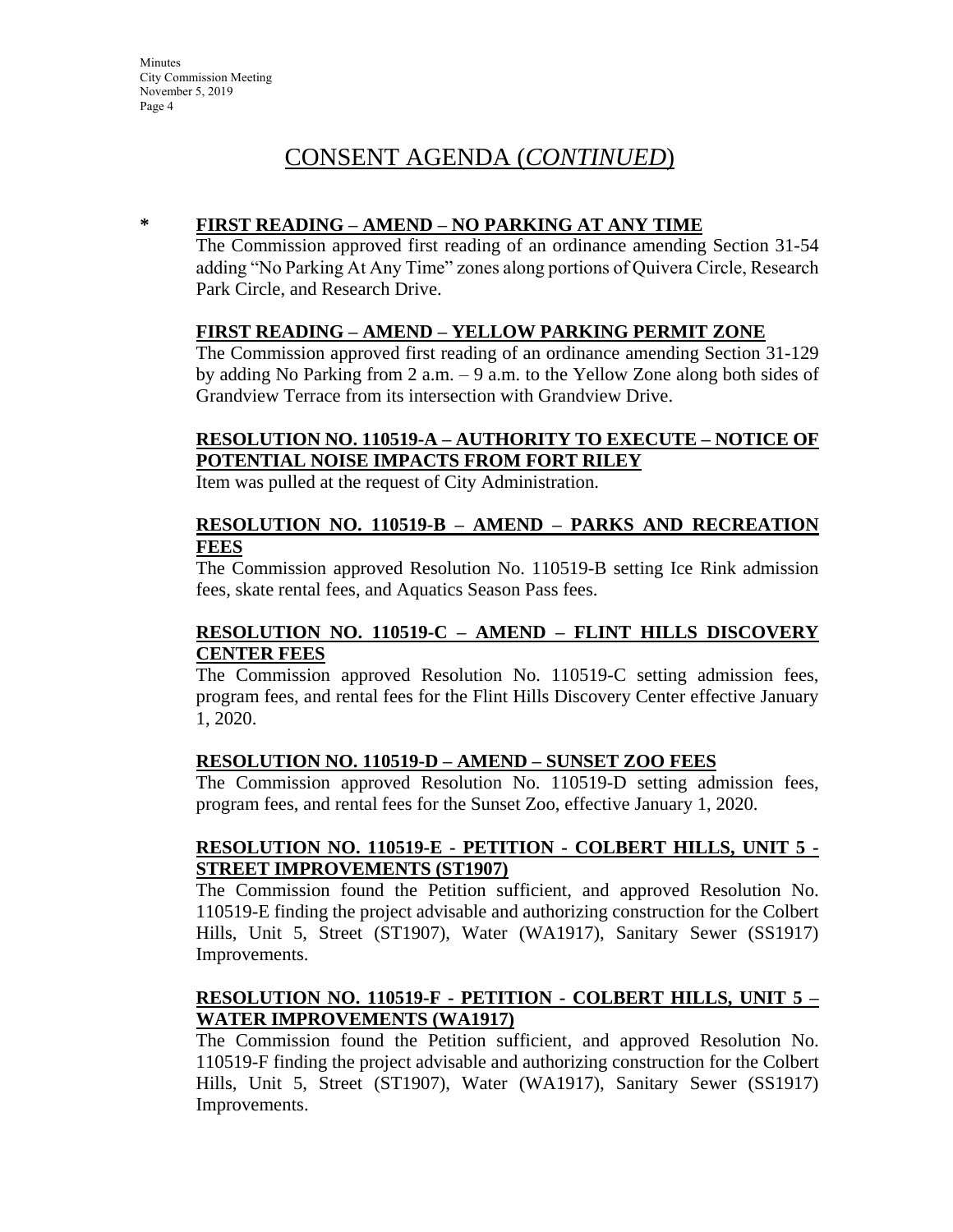### **RESOLUTION NO. 110519-G - PETITION - COLBERT HILLS, UNIT 5 – SANITARY SEWER IMPROVEMENTS (SS1917)**

The Commission found the Petition sufficient, and approved Resolution No. 110519-G finding the project advisable and authorizing construction for the Colbert Hills, Unit 5, Street (ST1907), Water (WA1917), Sanitary Sewer (SS1917) Improvements.

#### **AGREEMENT – ENGINEERING SERVICES - COLBERT HILLS, UNIT 5, STREET (ST1907), WATER (WA1917), SANITARY SEWER (SS1917) IMPROVEMENTS**

The Commission authorize the Mayor and City Clerk to execute an Agreement for Professional Engineering Services, in an amount not to exceed \$58,400.00, with SMH Consultants, of Manhattan, Kansas, for the Colbert Hills, Unit 5, Street (ST1907), Water (WA1917), Sanitary Sewer (SS1917) Improvements:

#### **CONSTRUCTION CONTRACT - COLBERT HILLS, UNIT 5, STREET (ST1907), WATER (WA1917), SANITARY SEWER (SS1917) IMPROVEMENTS**

The Commission pursuant to Charter Ordinance No. 44, authorized City Administration to finalize, and the Mayor and City Clerk to execute, a construction contract for the Colbert Hills, Unit 5, Street (ST1907), Water (WA1917), Sanitary Sewer (SS1917) Improvements.

### **RESOLUTION NO. 110519-H – TRANSFER OF REAL ESTATE – 3950 STAGG HILL ROAD AND 4100 FORT RILEY BOULEVARD**

The Commission approved Resolution No. 110519-H authorizing the Mayor and City Clerk to execute an Agreement, Deeds and any other documents to facilitate the transfer of real estate between the City of Manhattan (3950 Stagg Hill Road) and James Murphy (4100 Fort Riley Boulevard).

#### **AGREEMENT – AERIAL IMAGERY ACQUISITION SERVICES (CIP #EN104P)**

The Commission authorized the Mayor and City Clerk to execute an agreement with Riley County and the vendor selected by the Selection Committee through a Request For Proposals process for aerial imagery acquisition services (CIP #EN104P).

### **REQUEST FOR PROPOSALS – LIDAR DATA (CIP #EN045P)**

The Commission authorized City Administration to seek proposals for professional services to acquire LiDAR data (CIP #EN045P).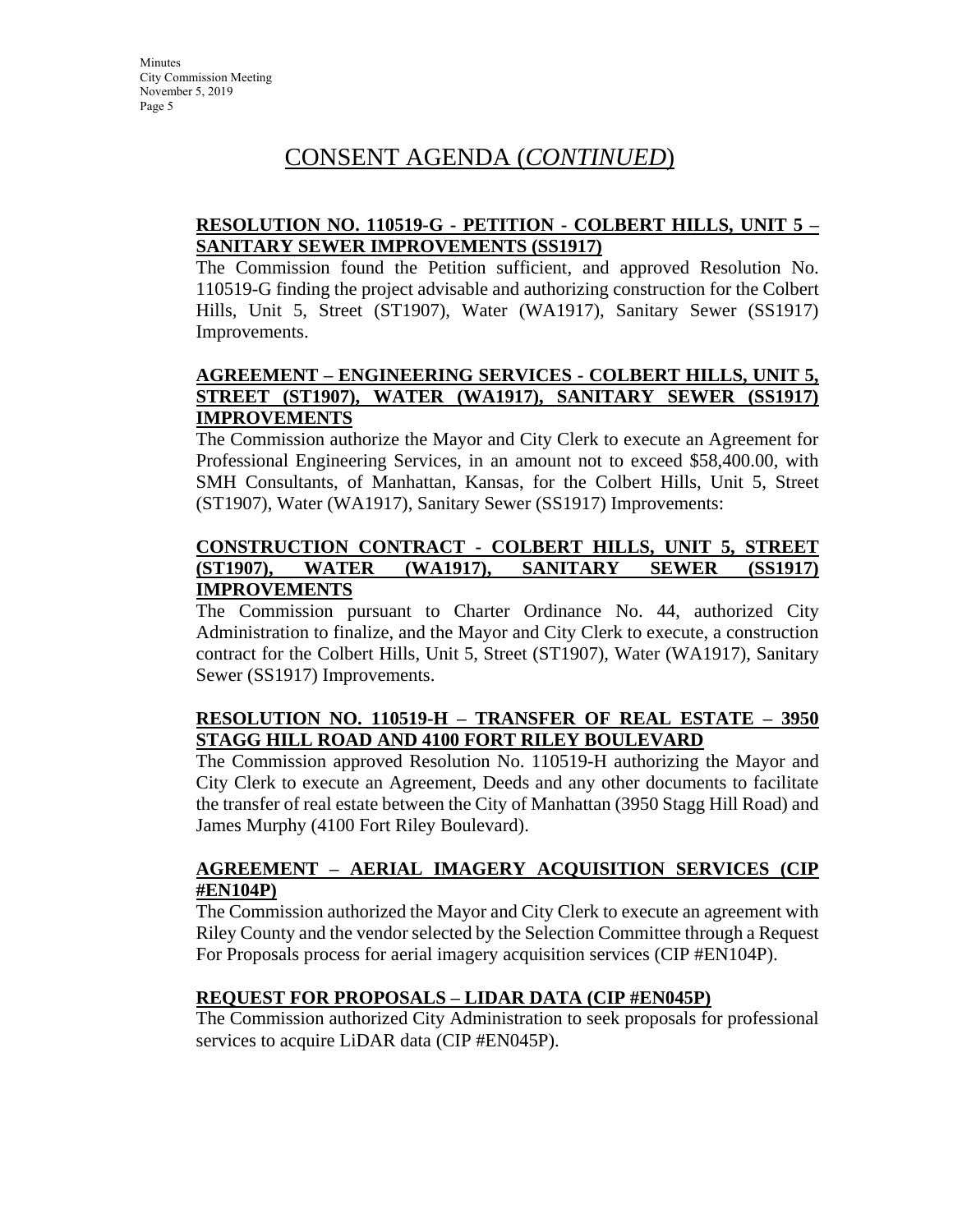#### **NEGOTIATE AGREEMENT – CONSTRUCTION MANAGER AT-RISK SERVICES – AGGIEVILLE PARKING GARAGE (AG1903) AND LARAMIE STREET (AG1902) IMPROVEMENTS**

The Commission accepted the Selection Committee's recommendation; and authorized City Administration to negotiate and prepare an Agreement for Construction Manager At-Risk Services with McCown Gordon, of Manhattan, Kansas, for the Aggieville Parking Garage (AG1903) and Laramie Street (AG1902) Improvements.

#### **AGREEMENT – AGGIEVILLE AREA HISTORIC RESOURCES SURVEY**

The Commission authorized the Mayor and City Clerk to execute an Agreement, in an amount not to exceed \$28,000.00, with Spencer Preservation, of Wamego, Kansas, to conduct the Aggieville Area Historic Resources Survey.

### **AGREEMENT – ENGINEERING SERVICES – CITY PARK-CLARENBURG TRAIL (CD1915)**

The Commission authorized the Mayor and City Clerk to execute an Agreement for Professional Engineering Services, in an amount not to exceed \$24,743.00, with BG Consultants, Inc., of Manhattan, Kansas, for the City Park-Clarenburg Trail Project (CD1915).

#### **AWARD CONSTRUCTION CONTRACT – SUNNYSLOPE SANITARY SEWER IMPROVEMENTS (SS1707, CIP#WW162P)**

The Commission accepted the Engineer's Opinion of Probable Cost in the amount of \$700,217.50, and awarded and authorized the Mayor and City Clerk to execute a construction contract in the amount of \$346,171.00 with Westland Construction, Inc., of Basehor, Kansas, for the Sunnyslope Sanitary Sewer Improvements (SS1707, CIP #WW162P).

#### **FIRST READING – AUTHORIZE CONSTRUCTION AND FINANCING - SUNNYSLOPE SANITARY SEWER IMPROVEMENTS (SS1707, CIP#WW162P)**

The Commission approved first reading of an ordinance authorizing construction and financing for the Sunnyslope Sanitary Sewer Improvements (SS1707, CIP #WW162P).

### **\* AWARD CONTRACT – CDBG HOUSING REHABILITATION PROJECT – 2032 STRONG AVENUE**

Commissioner Butler stated that he would abstain from voting on this item due to a conflict of interest.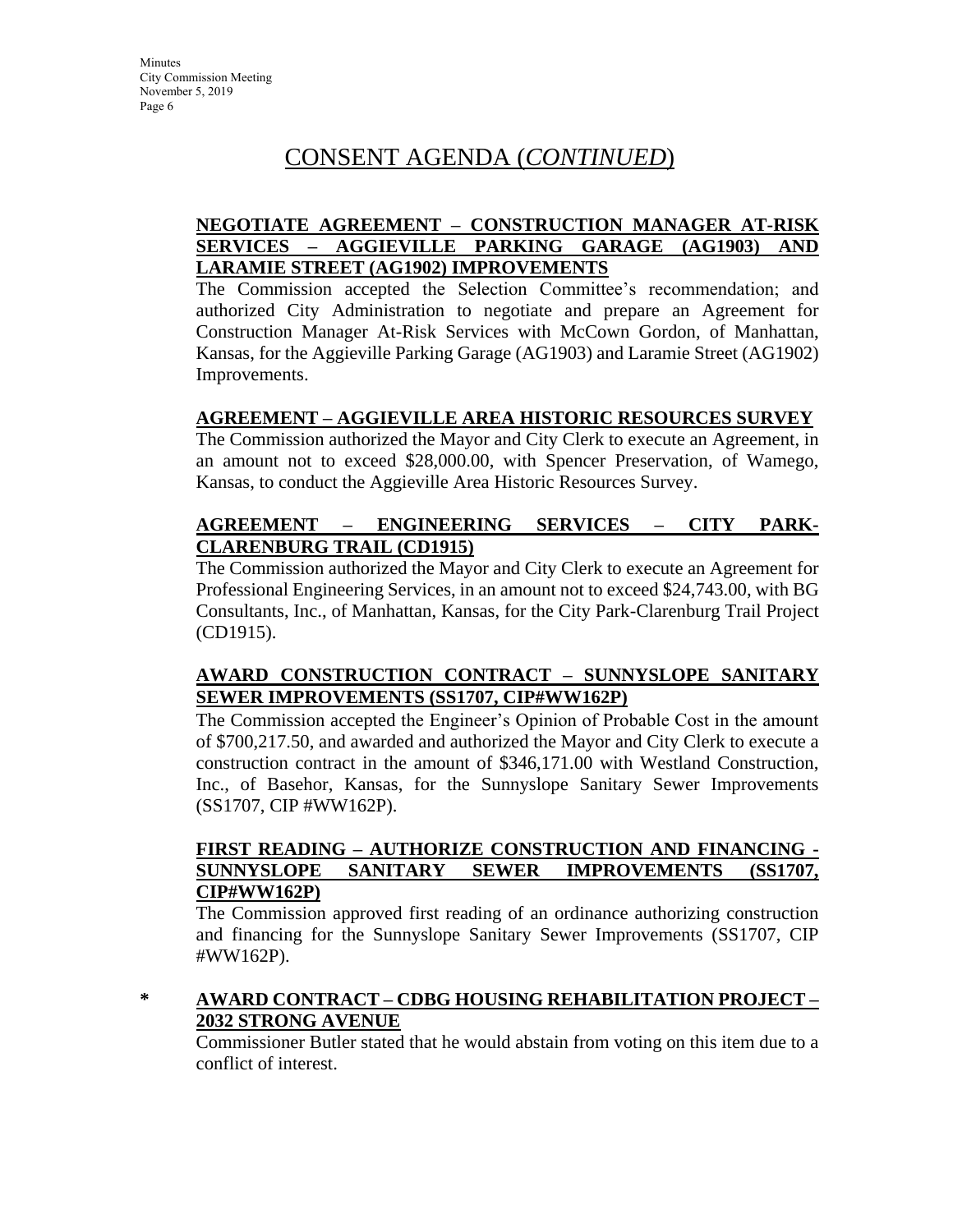**Minutes** City Commission Meeting November 5, 2019 Page 7

### CONSENT AGENDA (*CONTINUED*)

#### **\* AWARD CONTRACT – CDBG HOUSING REHABILITATION PROJECT – 2032 STRONG AVENUE** *(CONTINUED)*

The Commission accepted the bids for 2032 Strong Avenue; awarded and authorized the Mayor and City Clerk to execute a contract in the amount of \$20,200.00 with Economy Carpentry, Painting & Concrete, of Manhattan, Kansas; and authorized the Mayor and City Clerk to execute a Rehabilitation Agreement and with the property owner for expenditure of CDBG Housing Rehabilitation funds.

### **\* AUTHORIZE – DEMOLITION – 155 BETHANY DRIVE**

City Manager Ron Fehr was asked by Commissioner Morse to speak to flood-related items and the corrective measures taken. City Manager Fehr provided a summary of the project.

The Commission accepted the bid in the amount of \$41,900.00 submitted by Gideon Excavating, of Saint Marys, Kansas, and authorized the demolition and removal from the site one residential building, most of the concrete driveway pad, and exterior features such as the swimming pool for the property generally located at 155 Bethany Drive.

### **\* AWARD CONTRACT(S) - WILDCAT CREEK FLOODING STREAMBANK EROSION REPAIR (SP1902)**

City Manager Ron Fehr was asked by Commissioner Morse to speak to flood-related items and the corrective measures taken. City Manager Fehr provided a summary of the project.

The Commission authorized City Administration to review bids and determine the lowest responsible bidder or bidders for each project, and authorized the Mayor and City Clerk to execute a contract or contracts with the lowest responsible bidder or bidders, as determined by City Administration, as long as the cumulative amount does not exceed \$1,000,000.00, for the Wildcat Creek Flooding Streambank Erosion Repair (SP1902) project.

### **SIGNATORIES - WILDCAT CREEK FLOODING STREAMBANK EROSION REPAIR (SP1902)**

The Commission authorized Assistant Director of Public Works Randy DeWitt, Parks Superintendent Casey Smithson, and any other employee authorized by the City Manager as signatories for all Natural Resource Conservation Service (NRCS) grant agreement documents related to submitting grant reimbursement claim forms, quarterly financial reports and bi-annual progress monitoring reports.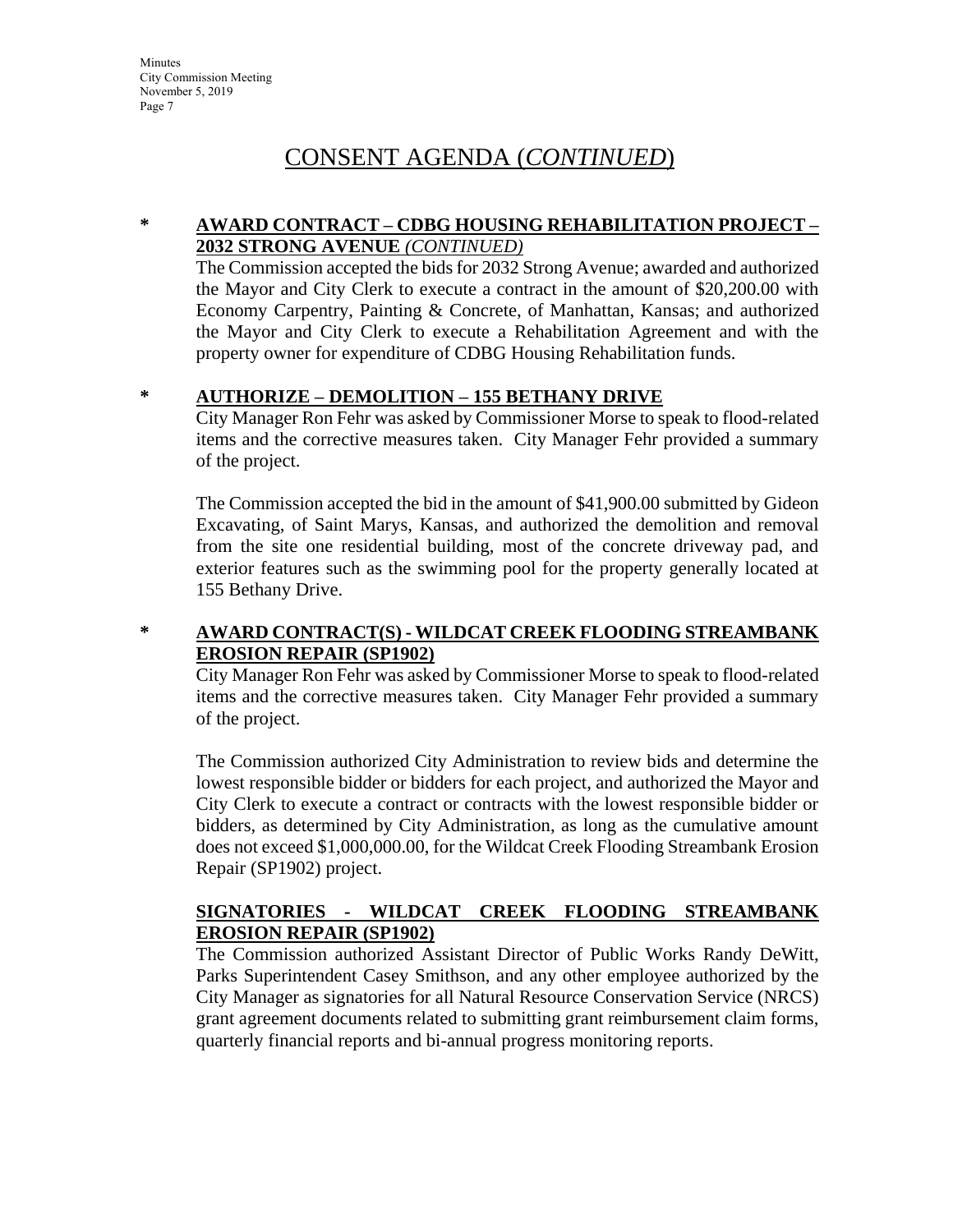#### **AGREEMENT – OPERATION AND MAINTENANCE - WILDCAT CREEK FLOODING STREAMBANK EROSION REPAIR (SP1902)**

The Commission authorized the Mayor and City Clerk to execute the Operation and Maintenance Agreement with Natural Resource Conservation Service (NRCS) for the Wildcat Creek Flooding Streambank Erosion Repair (SP1902).

### **AWARD CONSTRUCTION CONTRACT - K-18/WILDCAT CREEK BRIDGE WATERLINE RELOCATION (WA1924, ST1816)**

The Commission accepted the Engineer's Opinion of Probable Cost in the amount of \$258,490.00; awarded a contract in the amount of \$210,220.00 to J & K Contracting, L.C., of Junction City, Kansas, and authorized the Mayor and City Clerk to execute the construction contract for the K-18/Wildcat Creek Bridge Waterline Relocation (WA1924, ST1816) project, to be paid from the Water Fund.

#### **CANCELLATION OF AGREEMENT – KDOT - K-18 (FORT RILEY BOULEVARD), FROM WILDCAT CREEK BRIDGE TO SETH CHILD ROAD (K-113)**

The Commission authorized the Mayor and Clerk to execute a Cancellation of Agreement No. 203-12 for the original 2012 KLINK Grant resurfacing project K-18 (Fort Riley Boulevard), from Wildcat Creek Bridge to Seth Child Road  $(K-113)$ .

#### **SUPPLEMENTAL AGREEMENT NO. 1 – KDOT - K-18 (FORT RILEY BOULEVARD) FROM WESTWOOD ROAD TO US-24 (EAST POYNTZ AVENUE) (ST1814)**

The Commission authorized the Mayor and City Clerk to execute a Supplemental Agreement No. 1 to Agreement No. 35-19 for the CCLIP Grant project K-18 (Fort Riley Boulevard) from Westwood Road to US-24 (East Poyntz Avenue) (ST1814) to redefine the extent of the current project to be from Juliette Avenue to US-24 (East Poyntz Avenue).

#### **TRANSFER OF TRACT – DONATION OF RIGHT-OF-WAY - K-18 (FORT RILEY BOULEVARD)/WILDCAT CREEK BRIDGE PROJECT (ST1816)**

The Commission authorized the Mayor and City Clerk to execute a City/State Agreement with the Kansas Department of Transportation (KDOT) for the Donation of Right-of-Way and the Quit Claim Deed to KDOT, actually transferring a tract for the K-18 (Fort Riley Boulevard)/Wildcat Creek Bridge Project (ST1816).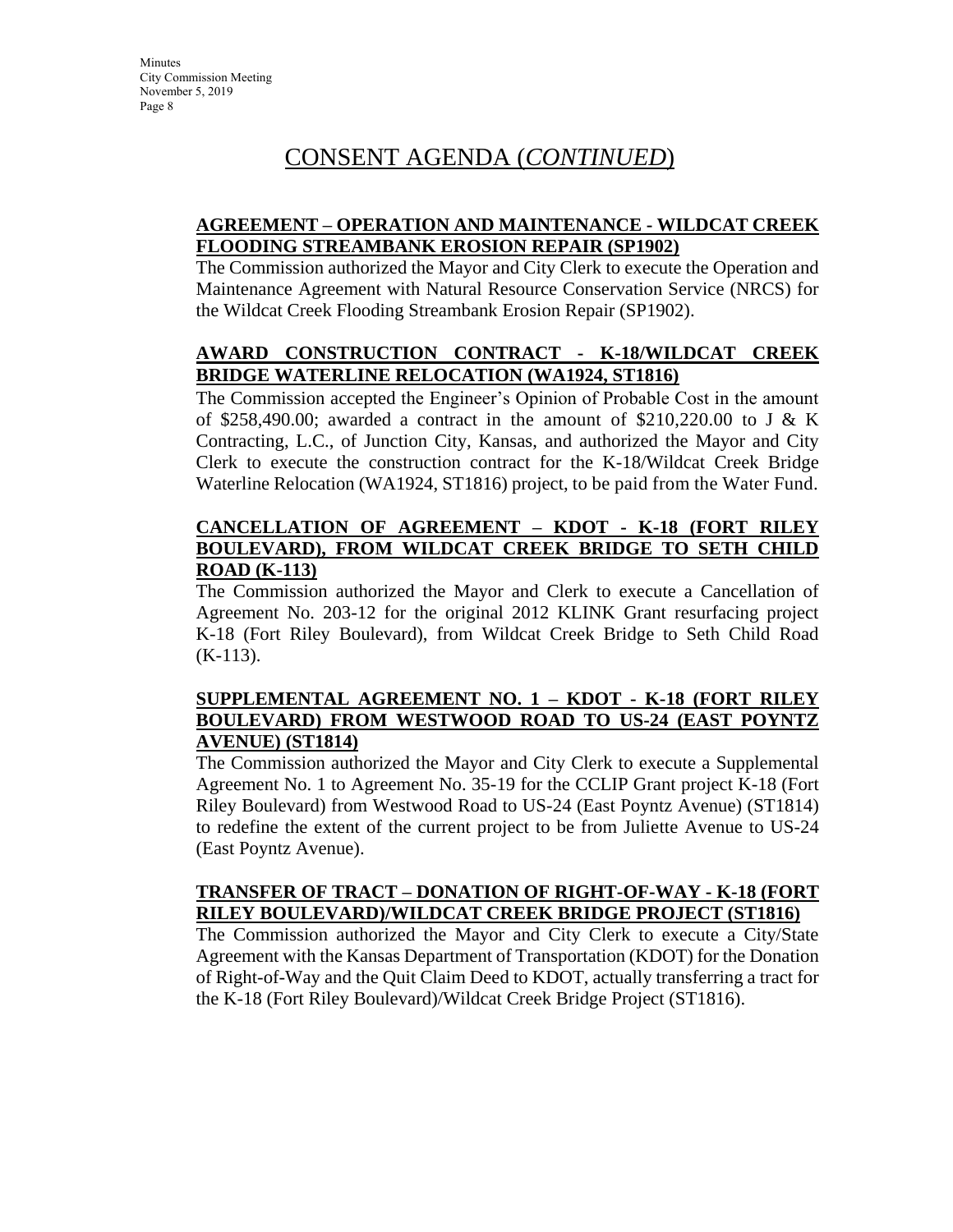#### **FIRST AMENDMENT – RADIO COMMUNICATION SYSTEMS USER**

The Commission authorized the Mayor and City Clerk to execute a First Amendment to the Radio Communication Systems User Agreement, to include Kansas State University as a user on the radio communications system and purchase radios, through the Riley County, Kansas, Board of County Commissioners contract with Harris Corporation.

#### **ESTOPPEL CERTIFICATE – MANHATTAN TOWN CENTER**

The Commission authorized the Mayor and City Clerk to execute the Estoppel Certificate as the landlord of the Manhattan Town Center.

#### **AUTHORIZE RISK MANAGEMENT RESERVE FUNDS – FLOOD EXPENSES**

The Commission approved a request to use funds currently in the Risk Management Reserve Fund, not to exceed \$50,000.00, to pay for flood-related expenses.

#### **BOARD APPOINTMENTS**

The Commission approved the following appointments by Mayor Dodson to various boards and committees of the City.

#### *Bicycle and Pedestrian Advisory Committee*

Re-appointment of Annie Cook, 2824 Oregon Lane, to a three-year At-Large term. Ms. Cook's term begins immediately, and will expire October 31, 2022.

#### *City/University Special Projects Fund Committee*

Appointment of Jeff Stevenson, 1424 Claflin Road, to a one-year Faculty term. Mr. Stevenson's term begins immediately, and will expire June 30, 2020.

#### *Douglass Center Advisory Board*

Re-appointment of Blane Hope, 3044 Conrow Drive, to a three-year At-Large term. Mr. Hope's term begins immediately, and will expire October 2, 2022.

Mayor Dodson opened the public comments.

Melvin Snoke, 2200 6<sup>th</sup> Street, Wamego, Kansas, thanked the Commission for allowing him to reflect on the Commission's leadership in setting policy regarding public nudity (Consent F). He provided history of the current ordinance and thanked City Attorney Katie Jackson for pointing out the vulnerable position the City was in and the Commission for taking the necessary steps to avoid legal lawsuits. He recommended the Commission to adopt Ordinance No. 7460 but require everyone over the age of 5 years old to wear some type of top covering for health and safety reasons.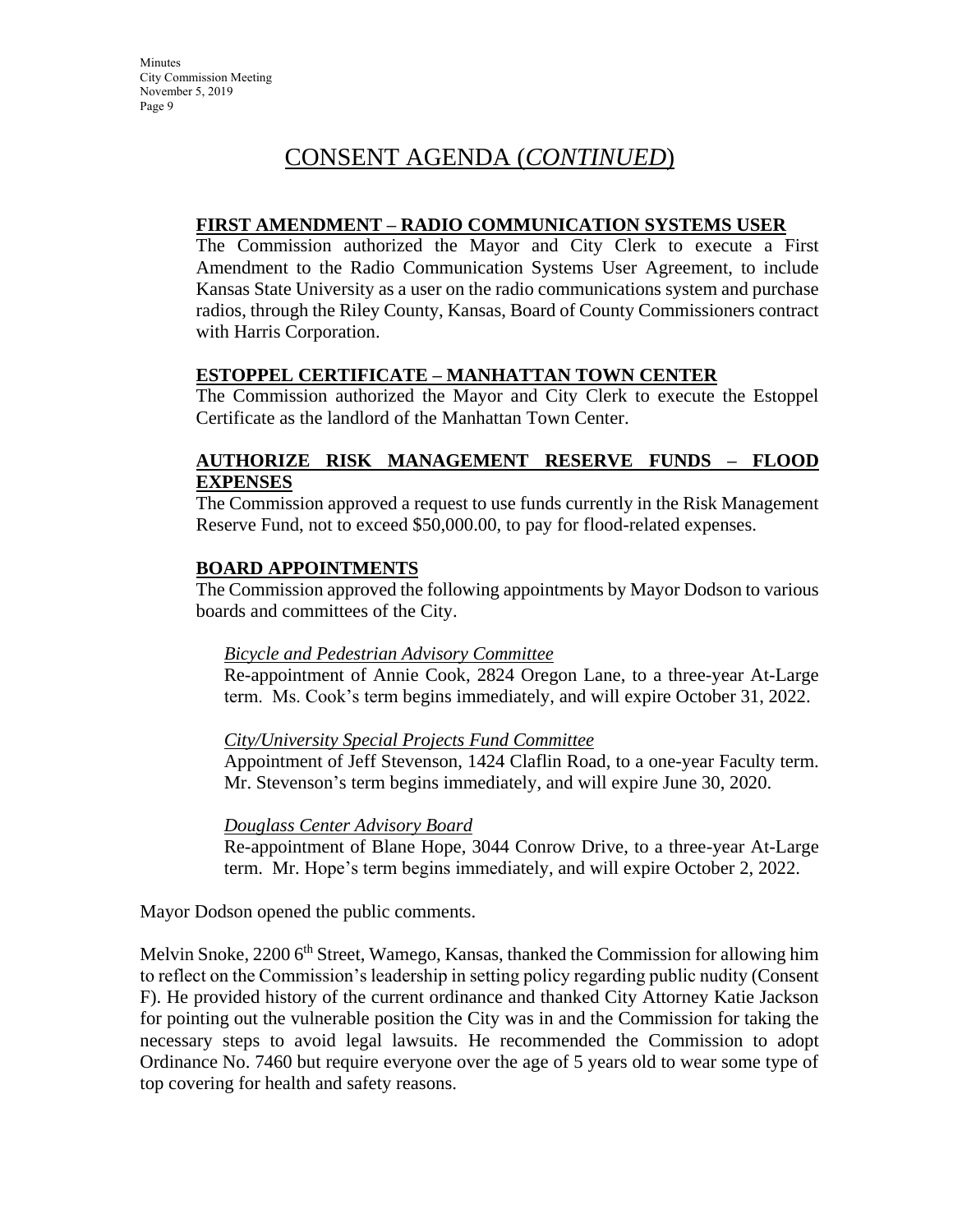Cales Kueser, 620 Osage Street, shared his personal and his colleagues' opinions who work in the K-State Research Park regarding the parking along Research Park Circle and Research Park Drive (Consent H). He stated that there is a valid concern for obstructed vision and for emergency vehicles to be able to get through where there's parking on both sides of the road. He provided results of his own test of streets along Osage Street, Kearney Street, Vattier Street, Pierre Street, and North 8<sup>th</sup> Street which are similar in width to Research Park Circle and Research Park Drive where there is double-sided parking that is allowed. He stated that the issue needs more input and assessment from a broader group of stakeholders before a decision is made. He spoke against removing parking along Research Park Circle and Research Park Drive and having a Flint Hills aTa bus stop located in the K-State Research Park.

Linda Cook, 3703 Birch Court, Chief of Staff, Kansas State University, stated she was a member of the team that did the assessment for the parking study along Research Park Circle and Research Park Drive (Consent H). She re-emphasized the safety issues regarding double-sided parking along the streets in the K-State Research Park. She spoke in favor of parking along one side of both streets as proposed.

Kelsey Olson, Assistant Secretary, Kansas Department of Agriculture, 8651 River Valley Drive, re-iterated Linda Cook's comments regarding safety along Research Park Circle and Research Park Drive (Consent H). She spoke in favor of parking along one side of both streets as proposed.

Hearing no other comments, Mayor Dodson closed the public comments.

After discussion, Commissioner Reddi moved to approve the consent agenda. Commissioner McKee seconded the motion. On a roll call vote, motion carried 5-0 with the exception of item U-AWARD CONTRACT – CDBG HOUSING REHABILITATION PROJECT – 2032 STRONG AVENUE, which carried 4-0-1 with Commission Butler abstaining.

### GENERAL AGENDA

### **SECOND ADDENDUM – ECONOMIC DEVELOPMENT AGREEMENT/FIRST READING – AUTHORIZE ECONOMIC DEVELOPENT BONDS - MANHATTAN CONFERENCE CENTER EXPANSION**

Jason Hilgers, Deputy City Manager, presented the item.

Jason Hilgers, Deputy City Manager; Ron Fehr, City Manager; and Bill Frost, Legal Counsel for the City, answered questions from the Commission.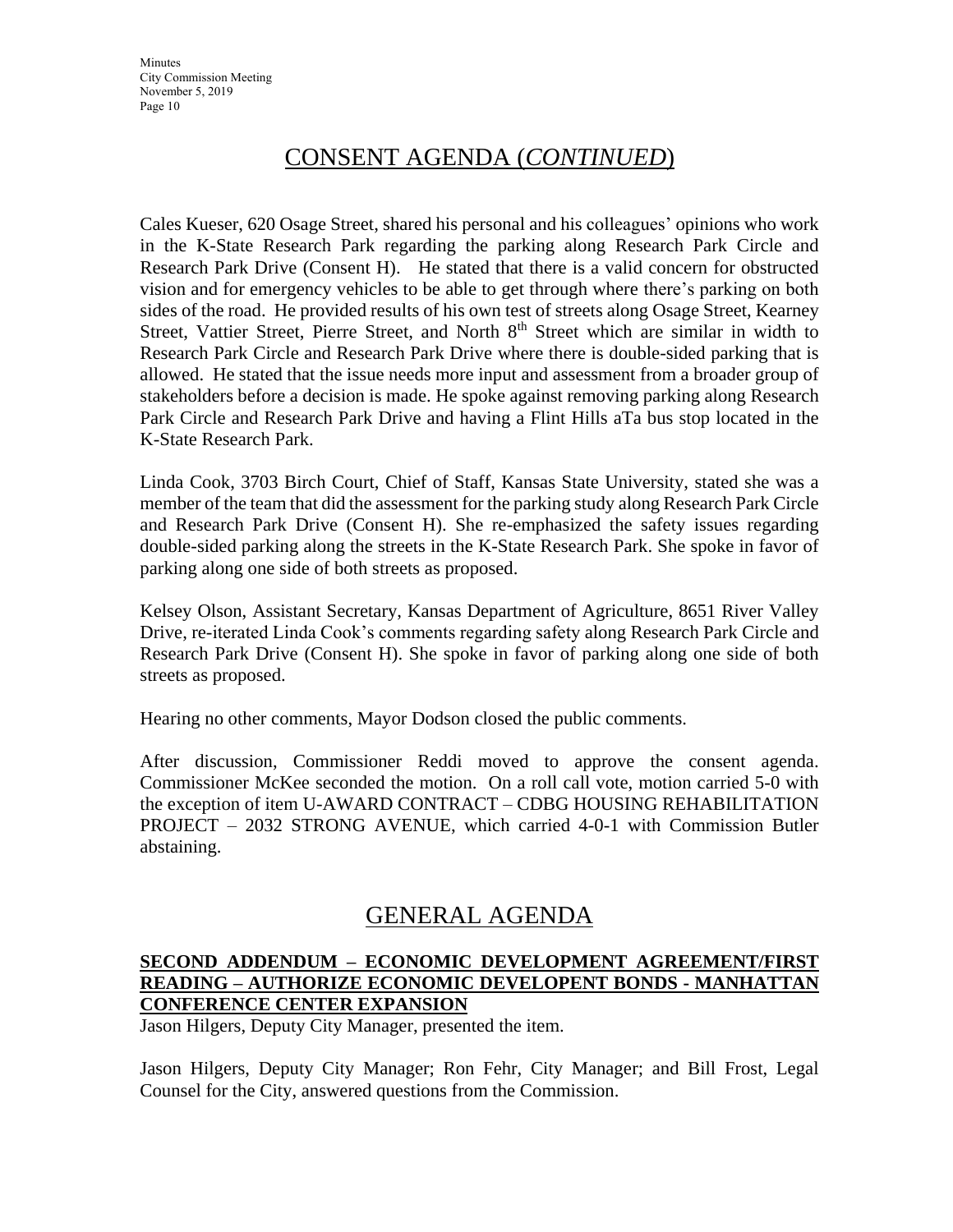## GENERAL AGENDA *(CONTINUED)*

#### **SECOND ADDENDUM – ECONOMIC DEVELOPMENT AGREEMENT/FIRST READING – AUTHORIZE ECONOMIC DEVELOPENT BONDS - MANHATTAN CONFERENCE CENTER EXPANSION** *(CONTINUED)*

Mayor Dodson opened the public comments.

Barry Schwartz, HCW, gave a brief update to the Commission since the last time he was before the Commission. He provided information regarding the increase in the construction price and that they will be spending an additional \$6 million in refreshing all the rooms in the existing building and adding an additional 40 rooms. He then answered questions from the Commission.

Brad Everett, Hilton Garden Inn, stated that he has waited for the project and the number of conferences that has been lost due to lack of sufficient space. He mentioned that the expansion will improve and strengthen the District and Manhattan.

Hearing no other comments, Mayor Dodson closed the public comments.

After discussion, Commissioner McKee moved to authorize the Mayor and City Clerk to execute a Second Addendum to Economic Development Agreement with HCW to construct the expansion of the Manhattan Conference Center, and approve first reading of an ordinance issuing economic development bonds. Commissioner Reddi seconded the motion. On a roll call vote, motion carried 5-0.

#### **JOINT MAINTENANCE FACILITY (SP1601) FOR THE WATER, WASTEWATER, STREET, FLEET, FORESTRY AND PARK DEPARTMENTS**

Robert K. Ott, P.E., Director of Public Works, recognized Public Works and Parks and Recreation staff that were present and Patrick Schaub, BBN Architects. He then presented the item.

Ron Fehr, City Manager, and Rob Ott, Director of Public Works, answered questions from the Commission.

Ron Fehr, City Manager, stated that BBN Architects Agreement would be less than \$10,000.00 and would fall within his authority to execute therefore the Commission would not need to include in the motion.

Mayor Dodson opened the public comments.

Hearing no comments, Mayor Dodson closed the public comments.